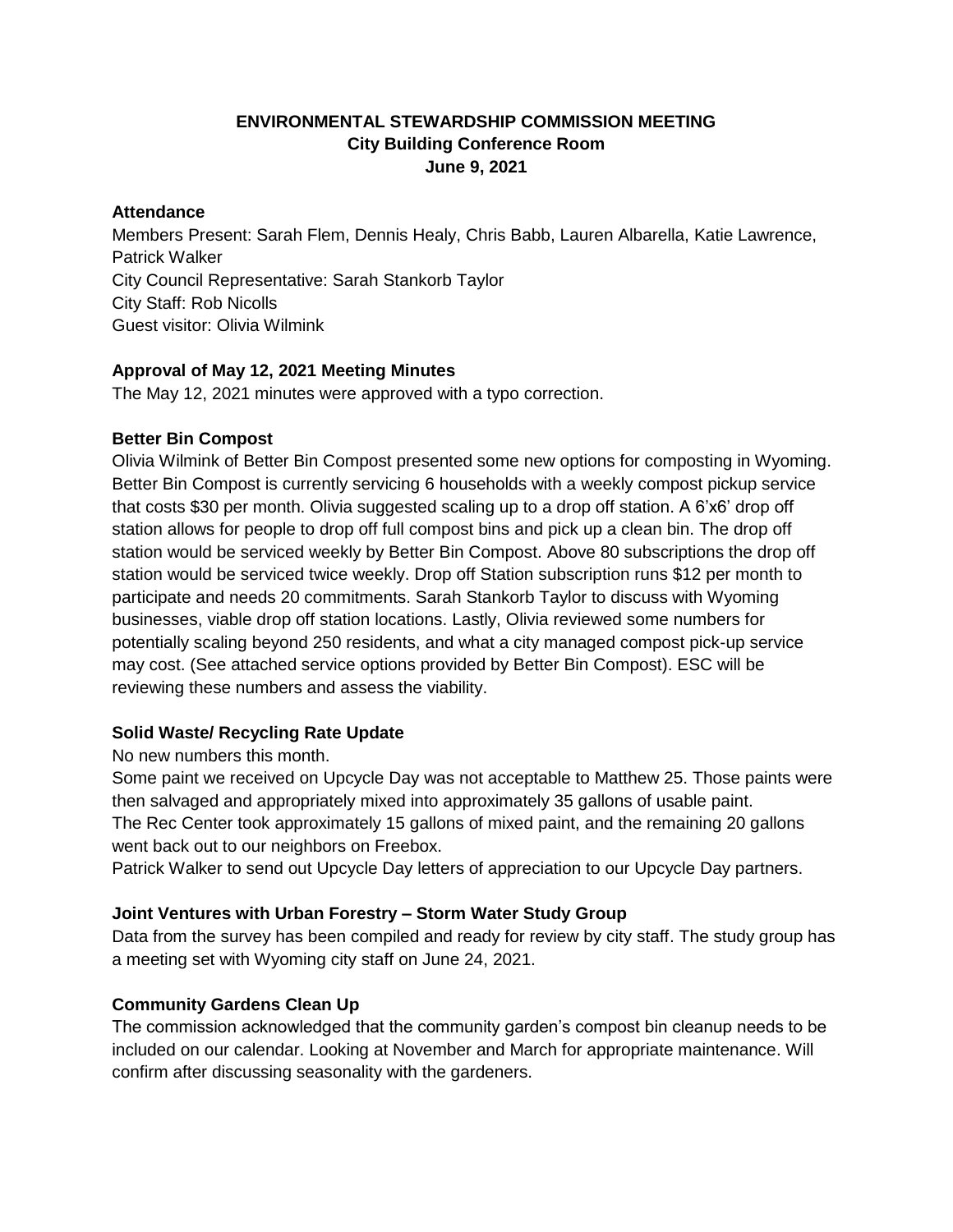Lauren Albarella reported the high school's compost bin received no use last year, due to Covid; but the middle school's bin did receive some use towards the end of the year. Compost quantities need to be compiled for submission.

### **ECO Styrofoam Event**

Patrick Walker to contact Eco regarding scheduling a Styrofoam event in January 2022.

#### **Educational Plan - Magnet**

Sarah Flem to work with Debby and the printing company to determine what options for the educational magnet exist. Also to determine if a sticker may serve us better.

### **Recycling Audits**

Katie Lawrence suggested finding a way for Wyoming residents to submit a picture and ask if an item is recyclable. Much discussion followed and will work to incorporate into our education plan.

### **Next Meeting**

The next ESC meeting will be on July 14, 2021.